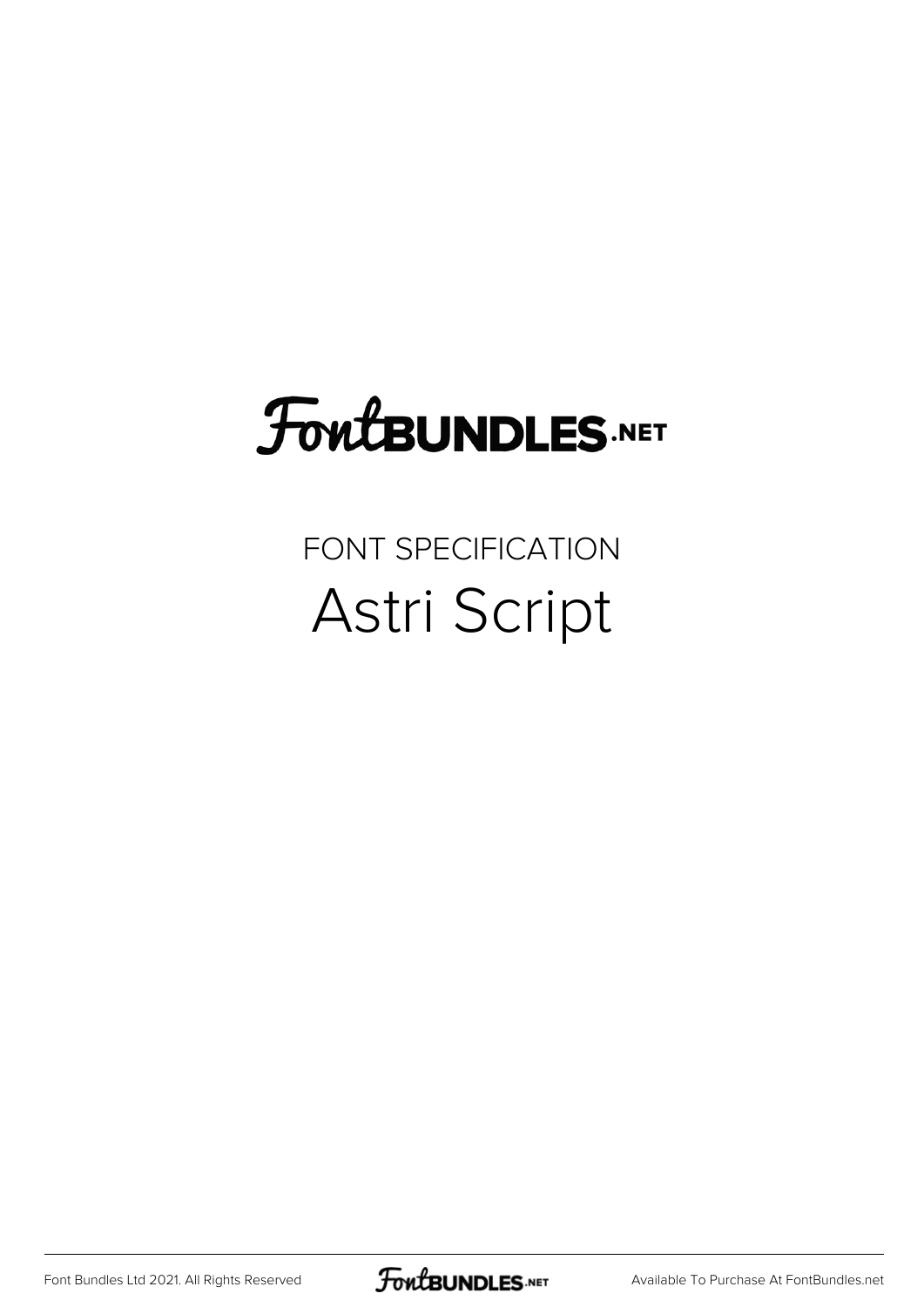#### Astri Script - Regular

**Uppercase Characters** 

## $\mathcal{A}\mathcal{B}\mathcal{C}\mathcal{D}\mathcal{E}\mathcal{T}\mathcal{G}\mathcal{A}\mathcal{G}\mathcal{J}\mathcal{K}\mathcal{L}\mathcal{M}\mathcal{N}\mathcal{O}$  $PQRSTULU\cup Xyz$

Lowercase Characters

 $a\mathscr{C}$ e $\mathscr{C}$ e $\mathscr{C}$ g $\mathscr{C}$ ijk $\mathscr{C}$ mne paz $\mathscr{C}$ v $\mathscr{C}$  $wxyz$ 

**Numbers** 

### 0123456789

**Punctuation and Symbols** 



All Other Glyphs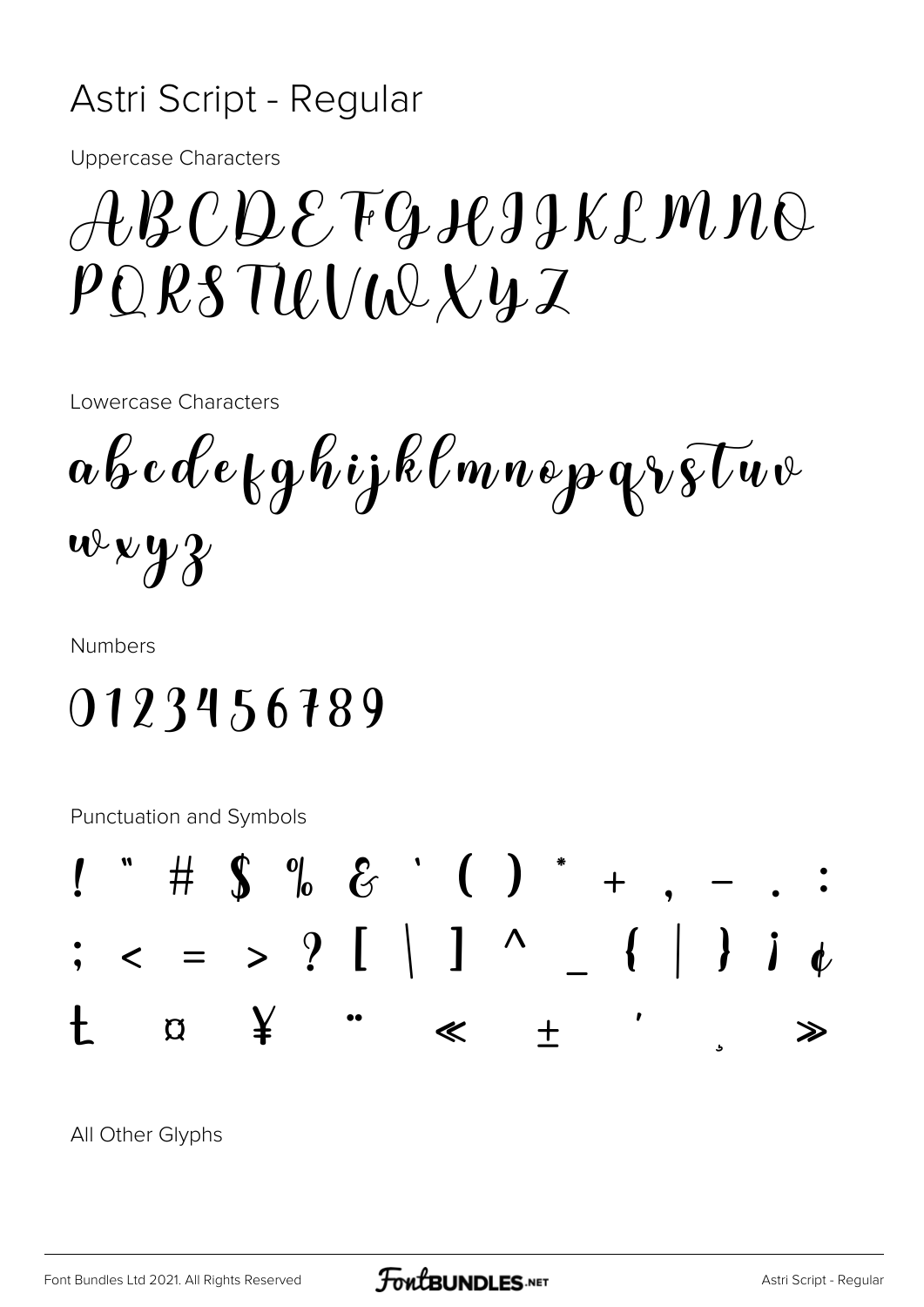À Á Â Ã Ä ÅÆ Ç È

 $\acute{\mathcal{E}}$   $\acute{\mathcal{E}}$   $\dot{\mathcal{J}}$   $\dot{\mathcal{J}}$   $\ddot{\mathcal{J}}$   $\ddot{\mathcal{J}}$   $\ddot{\mathcal{N}}$   $\dot{\mathcal{O}}$ Ó Ô Õ Ö × Ø Ù Ú Û

Ü Ý à á â ã ä å æ

 $\mathbf{c}$  è é  $\mathbf{\hat{e}}$  ë  $\mathbf{\ddot{e}}$  i i  $\mathbf{\ddot{v}}$   $\mathbf{\ddot{v}}$ 

 $\tilde{\boldsymbol{n}}$   $\dot{\boldsymbol{\omega}}$   $\dot{\boldsymbol{\omega}}$   $\tilde{\boldsymbol{\omega}}$   $\tilde{\boldsymbol{\omega}}$   $\dot{\tilde{\boldsymbol{\omega}}}$   $\dot{\tilde{\boldsymbol{\omega}}}$   $\dot{\tilde{\boldsymbol{\omega}}}$   $\dot{\tilde{\boldsymbol{\omega}}}$  $\dot{u}$   $\ddot{u}$   $\ddot{y}$   $\ddot{y}$   $\dot{v}$   $\theta \mathcal{E}$   $\alpha$   $\dot{\beta}$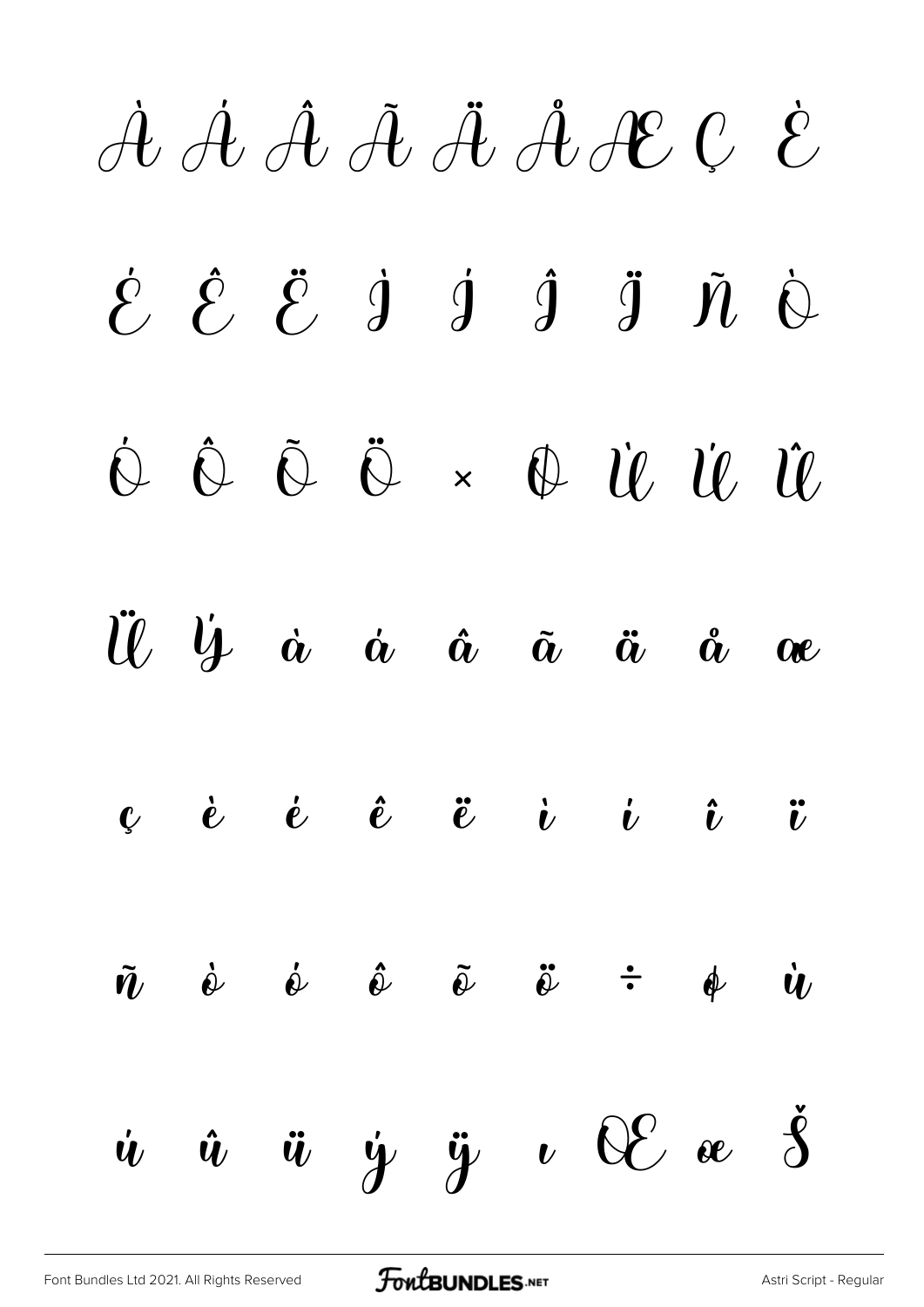$\check{\xi}$   $\ddot{\psi}$   $\check{\lambda}$   $\check{\gamma}$  . . . . .  $\cdots$   $\frac{0}{00}$